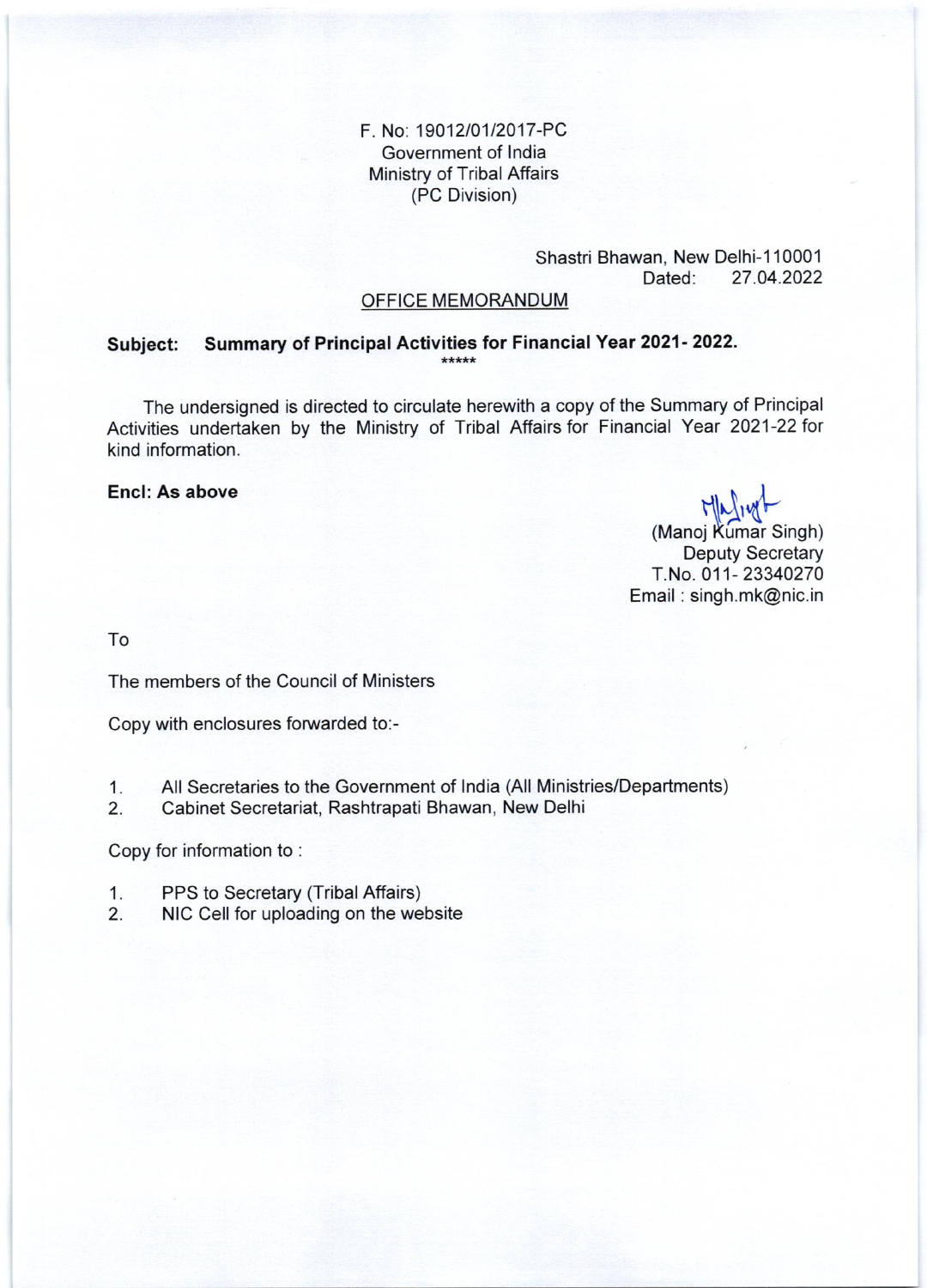# Government of India Ministry of Tribal Affairs

# Subject: Summary of Principal Activities for Financial Year 2021- 2022.

\*\*\*\*\*

 This is regarding important activities undertaken by Ministry of Tribal Affairs during Financial Year 2021- 2022 as well as foreseeable challenges in respect of some main programmes being implemented by it.

1. Financial progress: Ministry has achieved expenditure of 99.94% of the RE allocation. The total expenditure of Rs.6177 crore is Rs 683 crore (12.40%) greater than the expenditure made during the previous year 2020-21. In respect of Schemes, the financial achievement is 100%. Some significant increases achieved are as follows.

| <b>Schemes</b>                         | Increase over 2020-21 |
|----------------------------------------|-----------------------|
|                                        |                       |
| Pre-Matric Scholarship                 | 58%                   |
| Post-Matric Scholarship                | 23%                   |
| Grants to State Under Article 275(1)   | 15%                   |
| Development of Particularly Vulnerable | 14%                   |
| <b>Tribal Group</b>                    |                       |

2. Increased Capital Expenditure: Overall expenditure on Creation of Capital Assets has gone up to Rs 2003 crore which is 100% of the RE allocation, and also an increase of 9.40% over the expenditure in the preceding year 2020-21. For construction of Eklavya Model Residential Schools (EMRS) an amount of Rs.840 crore has been spent during the year 2021-22, which is 68% more than the expenditure in the previous year 2020-21.

About 40 new EMRSs are likely to be made functional with new buildings during the current year, while work is in progress at additional 157 locations. During the year 2021- 22, a total of 93 new Schools were sanctioned, increasing the total number of sanctioned EMRS to 681, of which 367 have become functional so far.

 3. EFC Appraisal and Cabinet approval : In respect of 14 schemes of this Ministry, EFC appraisal was got done and approval of Cabinet was obtained for implementation in the years 2021-26. Including the Grant-in-aid to States for tribal development, a total of Rs. 61,935 crore has been recommended by the EFC for these five years.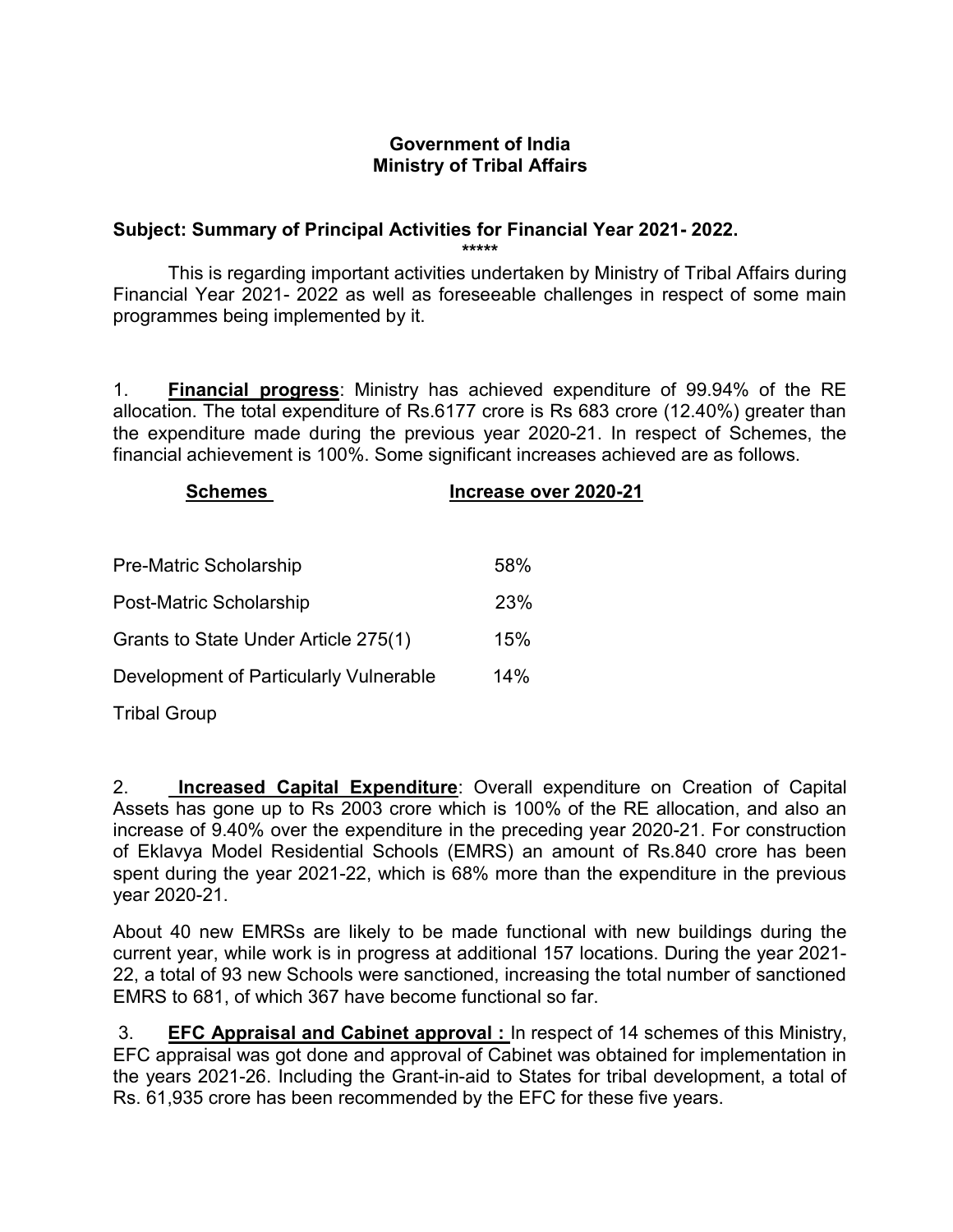4. Formulation of New Schemes: Ministry of Tribal Affairs has formulated the following new schemes during the year 2021-22 for the coming 5 years.

i) Pradhan Mantri Adi Adarsh Gram Yojana (PMAAGY) for integrated development of 36,428 tribal villages in States and UTs, aiming at convergence of various Central and State STC/TSP schemes and programmes. Based on the gap analysis done with respect to the Antyodaya Mission database of 1,17,000 villages, this newly formulated scheme will be in line with Hon'ble Prime Minister's emphasis on saturation of villages with community infrastructure along with individual benefits schemes. It will be a challenge to formulate village Development Plans, converging Central and State Schemes for these villages.

ii) Pradhan Mantri Janjatiya Vikas Mission (PMJVM) seeks to create remunerative and sustainable livelihood opportunities for tribal families by providing better facilities of processing, packaging and marketing of tribal products.

On the pattern of FPOs, about 200 Van Dhan Producer Enterprises will be established to support Van Dhan SHGs. A special scheme has also been started this year for Marketing and Logistics of Tribal Products in North East Region. Creating a value-chain and maintaining quality of the products will be a big challenge.

iii) Venture Capital Fund for STs has been started with an initial corpus of Rs 50 crore. To be implemented in partnership with IFCI Ltd, this scheme will focus on creating entrepreneurs from among enterprising STs. Implementing this scheme will need innovative strategies, larger outreach and a conducive eco-system of project-formulation and financing.

5. Emphasis on Monitoring: Success under most of the schemes of this Ministry depends significantly on the cooperation given by the States / UTs for efficient implementation. While previously, every Central Sector or Centrally Sponsored Scheme was having a small provision for administration and monitoring, we have now combined all such separate units of monitoring into an integrated PMU, which will supervise the functioning of not only the grant-based schemes, but also such important issues like Forest Rights Act, STC grants utilisation, etc. for which no separate grant (and hence no dedicated monitoring unit) was available. Correspondingly, such integrated PMUs to monitor and supervise all development and welfare schemes for the STs will be established in the States / UTs.

6. Effective Monitoring of STC grants : While the budget of Ministry of Tribal Affairs is about Rs 8,400 crore for the year 2022-23, the combined STC grants available with about 40 Ministries / Departments of the Central Government is ten times at over Rs 84,000 crore. Realising the importance of convergence with these STC schemes, coordinated reviews were done with most of the Ministries / Departments during the year 2021-22, so as to improve the effectiveness of ST development schemes.

Some significant outcomes achieved during the year are as follows: -

i) Department of Science and Technology has agreed to allocate Rs 51 crore for research on gene therapy in respect of Sickle Cell Disease.